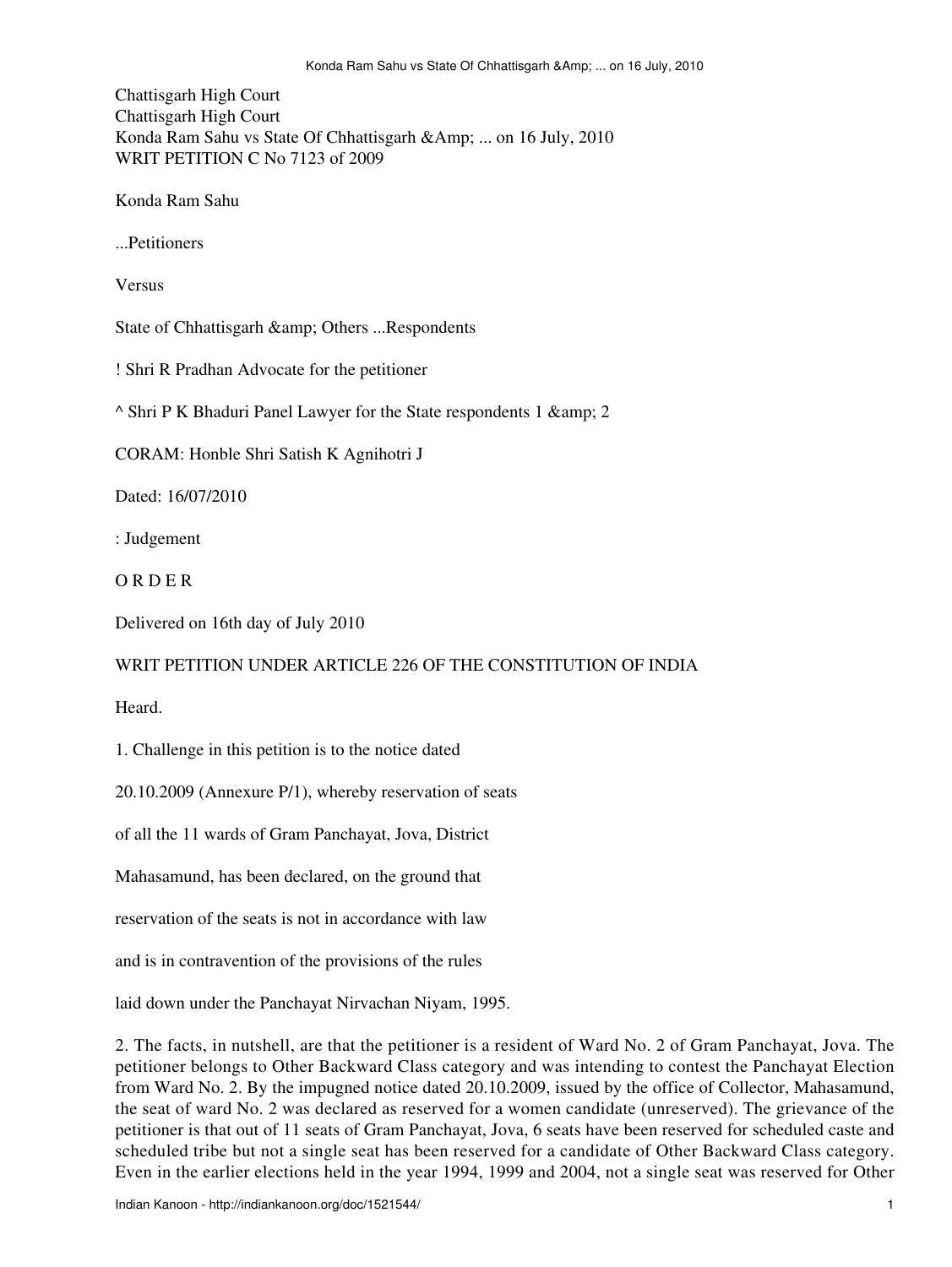Backward Class category candidate which is evident from Annexure P/3. The further grievance of the petitioner is that there are about 935 voters and out of which, 382 belong to OBC category, 378 belong to SC category and 150 belong to ST category. Thus, looking to the percentage of OBC voters, there should have been reservation of a seat for the OBC candidate also.

3. Learned counsel appearing for the petitioner submits that in view of the provisions of sub rule (4) of Rule 4 of the Rules, 1995, 25 percent of the seats of Gram Panchayat, Jova, ought to have been reserved for Other Backward Class category. Further, the object and intention of the legislature is clear that the total number of seats as regards to that of SC, ST and OBC should not exceed 75 and at least one seat ought to have been reserved for OBC category candidate for the panchayat election.

4. On the other hand, Shri Bhaduri, learned counsel appearing for the State/respondent No. 1 and 2, would submit that the reservation of the wards is made before initiation of election proceedings for Gram Panchayat. In the case, reservation of wards in Gram Panchayat was published on 20.10.2009. The petitioner, without raising any objection before the Collector or any other authority, filed the present writ petition on 02.12.2009. During pendency of this petition, election programme has been notified on 24.12.2009 and election thereon had been held on 28.01.2010, 31.01.2010 and 03.02.2010. The result was also declared thereon. Thus, this petition has become infructuous as if the petitioner has any grievance against the reservation of wards made by the Collector under the provisions of Rule 4 of the Chhattisgarh Panchayat Nirvachan Niyam, 1995 (for short `the Niyam, 1995'). The petitioner may approach the Collector raising his grievances before next election as reservation of wards vary from election to election of Gram Panchayat. Even otherwise, the petitioner may very well file election petition under the provisions of the Chhattisgarh Panchayats (Election Petitions, Corrupt Practices and Disqualification for Membership) Rules, 1995 (for short `the Rules, 1995'), where there is no restriction that only a contesting candidate or elected candidate can present election petition. Thus, the petition deserves to be dismissed as having become infructuous. Reservation of wards rotate and vary in every election.

5. The petitioner has not specified in the petition asto whether village Jova, is in the scheduled area as the reservation of wards is different in general areas than the scheduled areas. The petitioner ought to have approached the Collector who has published the notice in exercise of its power under Rule 4 of the Niyam, 1995 on 20.10.2009. The petitioner has further not stated in his pleadings or even in the argument asto whether the election had taken place or not and what would be the result if the petitioner succeeds in the present petition, once election has already been held. Thus, without deciding the merits of reservation which had become academic after election has been held. There is no live issue for adjudication. Thus, the petition deserves to be dismissed as having become infructuous.

6. Rules 1995 provides for filing of an election petition. Rule 3 of the Rules, 1995 prescribes presentation of election petition by a person. Rule 4 of the Rules, 1995, provides that the petitioner, in addition to claiming a declaration that the election of al or any of the returned candidates is void, claims a further declaration that he himself or any other candidate has been duly elected, he shall join as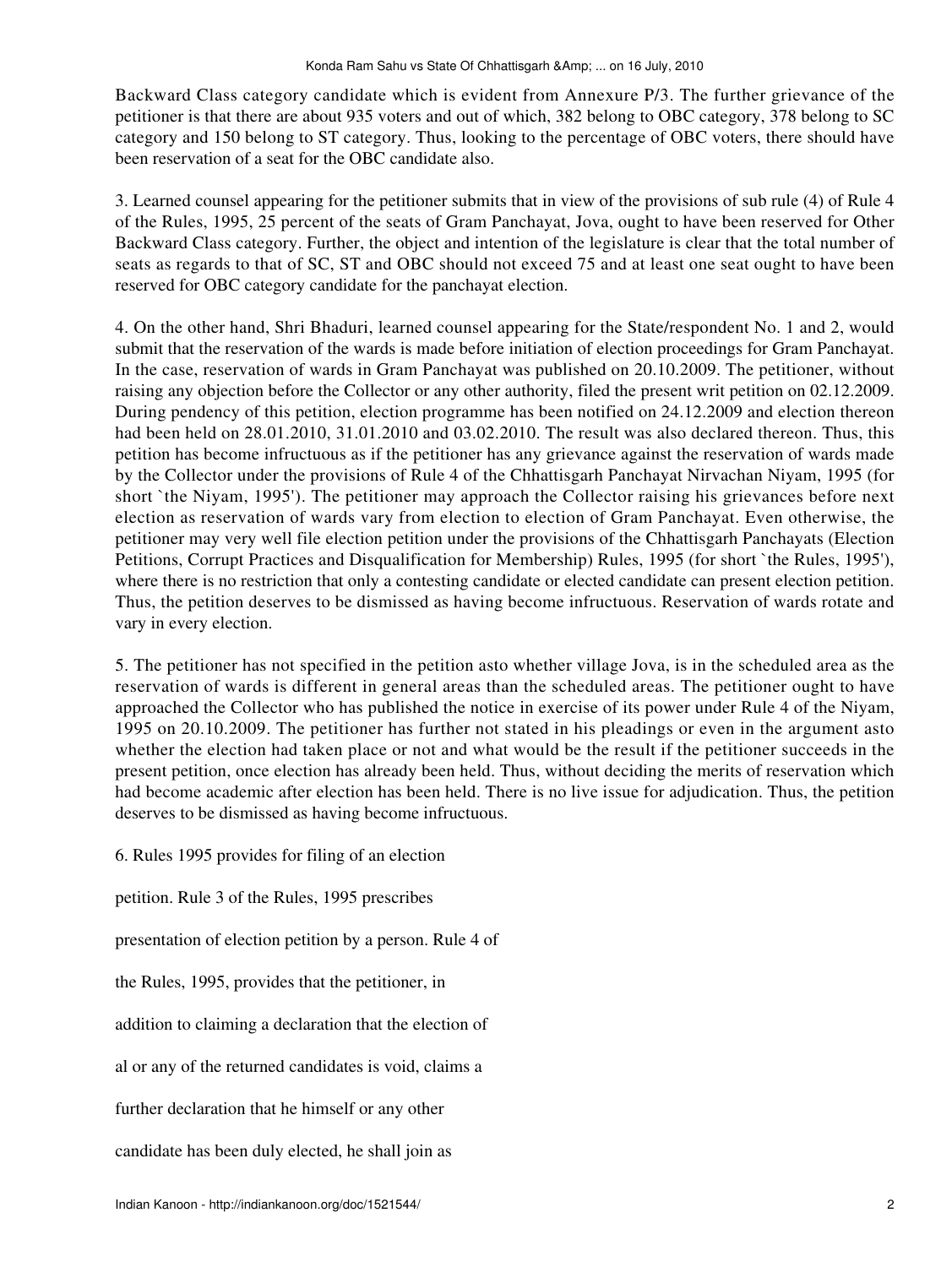respondents to his petition all the contesting candidates at the election. Any person (elector/voter) who is aggrieved by a declaration of the election, may file a petition seeking a declaration that the election of all or any of the returned candidate is void. 7. It is well settled that if a case has become infructuous on the facts of the case and question remains to be decided for academic purpose, it is not necessary to examine the case. In the matter of Basheshar Nath v. Commissioner of Income-tax, Delhi and Rajasthan and another1, the Supreme Court observed

as under :

"12. ...We take the view that this Court should not make any pronouncement on any question which is not strictly necessary for the disposal of the particular case before it. We, therefore, confine our attention to Art. 14 and proceed to discuss the question on that footing.  $\&$  quot;

8. In the matter of Dhartipakar Madan Lal Agarwal v.

Rajiv Gandhi2, their Lordships observed as under :-

"4. ....In this view grounds raised in the petition for setting aside the election of the respondent have been rendered academic. Court should not undertake to decide an issue unless it is a living issue between the parties. If an issue is purely academic in that its decision one way or the other would have no impact on the position of the parties, it would be waste of public time to engage itself in deciding it. Lord Viscount Simon in his speech in the House of Lords in Sun Life Assurance Co. of Canada v. Jarvis observed :

I do not think that it would be a proper exercise of the authority which this House possesses to hear appeals if it occupies time in this case in deciding an academic question, the answer to which cannot affect the respondent in any way. It is an essential quality of an appeal fit to be disposed of by his House that there should exist between the parties to a matter in actual controversy which the House undertakes to decide as a living issue. & quot;

9. In the matter of Secretary, Ministry of Information

& Broadcasting, Govt. of India and others v. Cricket

Association of Bengal and others3, the Supreme Court

observed as under :-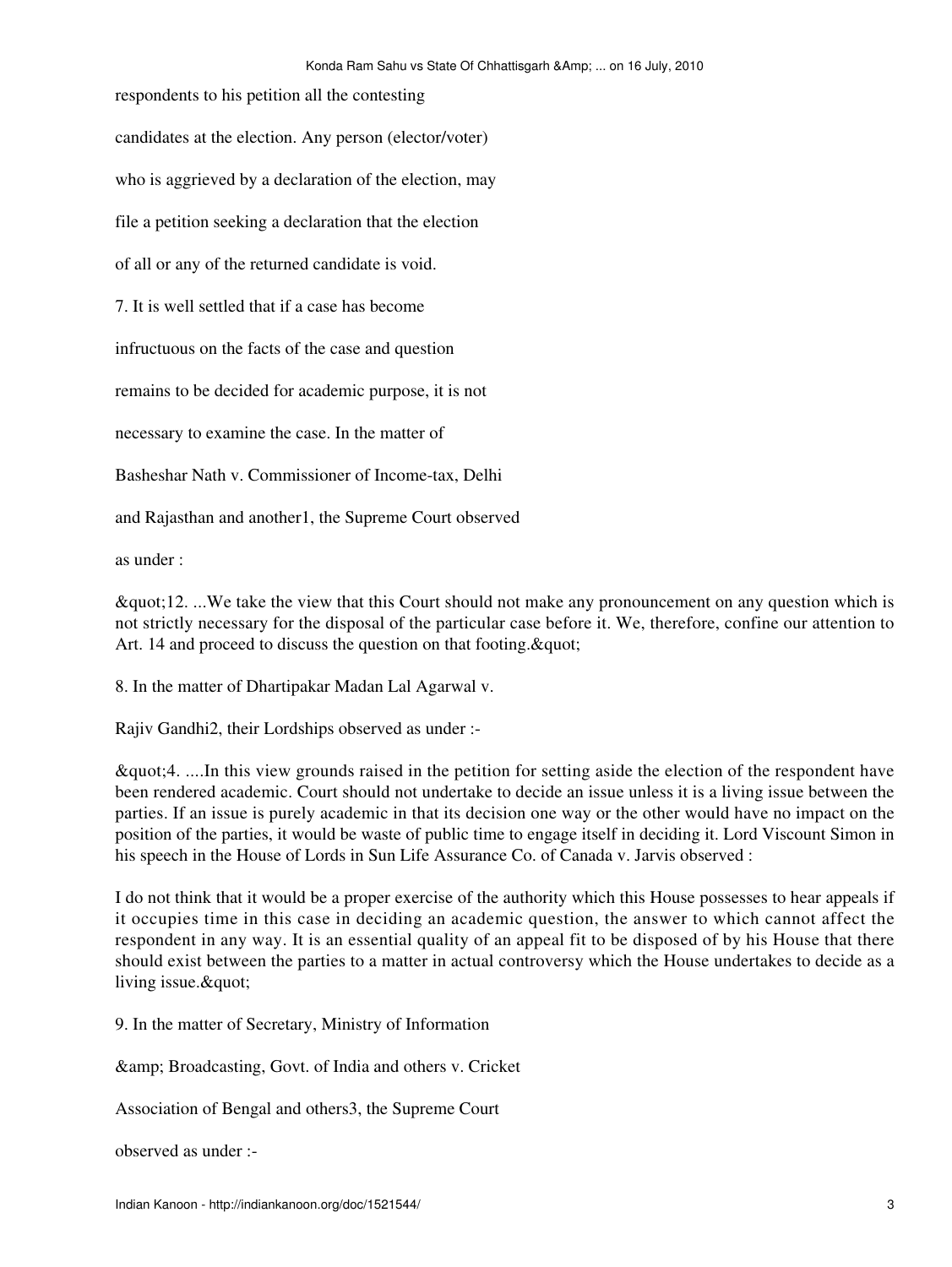"121. The orders passed by the High Court have to be viewed against the backdrop of the events and the position of law discussed above. The circumstances in which the High Court passed the orders and the factual and legal considerations which weighed with it in passing them speak for themselves. However, since the cricket matches have already been telecast, the question of the legality or otherwise of the orders has become academic and it is not necessary to pronounce our formal verdict on the same. Hence we refrain from doing so."

10. In the mater of State of Manipur and others v.

Chandam Manihar Singh4 the Supreme Court observed as

under:-

"10. Having given our anxious consideration to the rival contentions, we find that as the High Court's direction in favour of the respondent's tenure which is to expire on 15-10-1999 has almost worked itself out and less than a month remains for him to act as Chairman of the Board, the first grievance raised by learned Senior Counsel for the appellants in connection with the removal of the respondent by order dated 19-10-1998 has become of academic interest. We, therefore, did not permit learned Senior Counsel for the appellants to canvass this point any further before us. That takes us to the consideration of the second point. & quot;

11. The Hon'ble Constitution Bench of the Supreme Court

in the matter of Arnit Das v. State of Bihar5 observed

as under:-

"6. It is settled practice that this Court does not decide matters which are only of academic interest on the facts of a particular case. (See with advantage: Sanjeev Coke Mfg. Co. v. Bharat Coking Coal Ltd., R. S. Nayak v. A. R. Antulay and Dhartipakar Madan Lal Agarwal v. Rajiv Gandhi.) & quot;.

12. In the matter of Prakash Singh Badal and another v.

State of Punjab and others6 the Supreme Court observed

as under:-

"39. So far as the question about the non-application of mind in the sanction or absence of sanction is concerned, this has been answered in the first question i.e. where the public servant has ceased to be a public servant since he has ceased to hold the office where the alleged offence is supposed to have taken place, the other questions really become academic. & quot;

13. This Court, relying on the observations made by the

Supreme Court in the cases as aforestated, in Tritiya

Verg Shaskiya Karamchari Grih Nirman Samiti Maryadit v.

The Chhattisgarh Information Commission & amp; Others7, held

that question of law of academic interest cannot be

adjudicated upon.